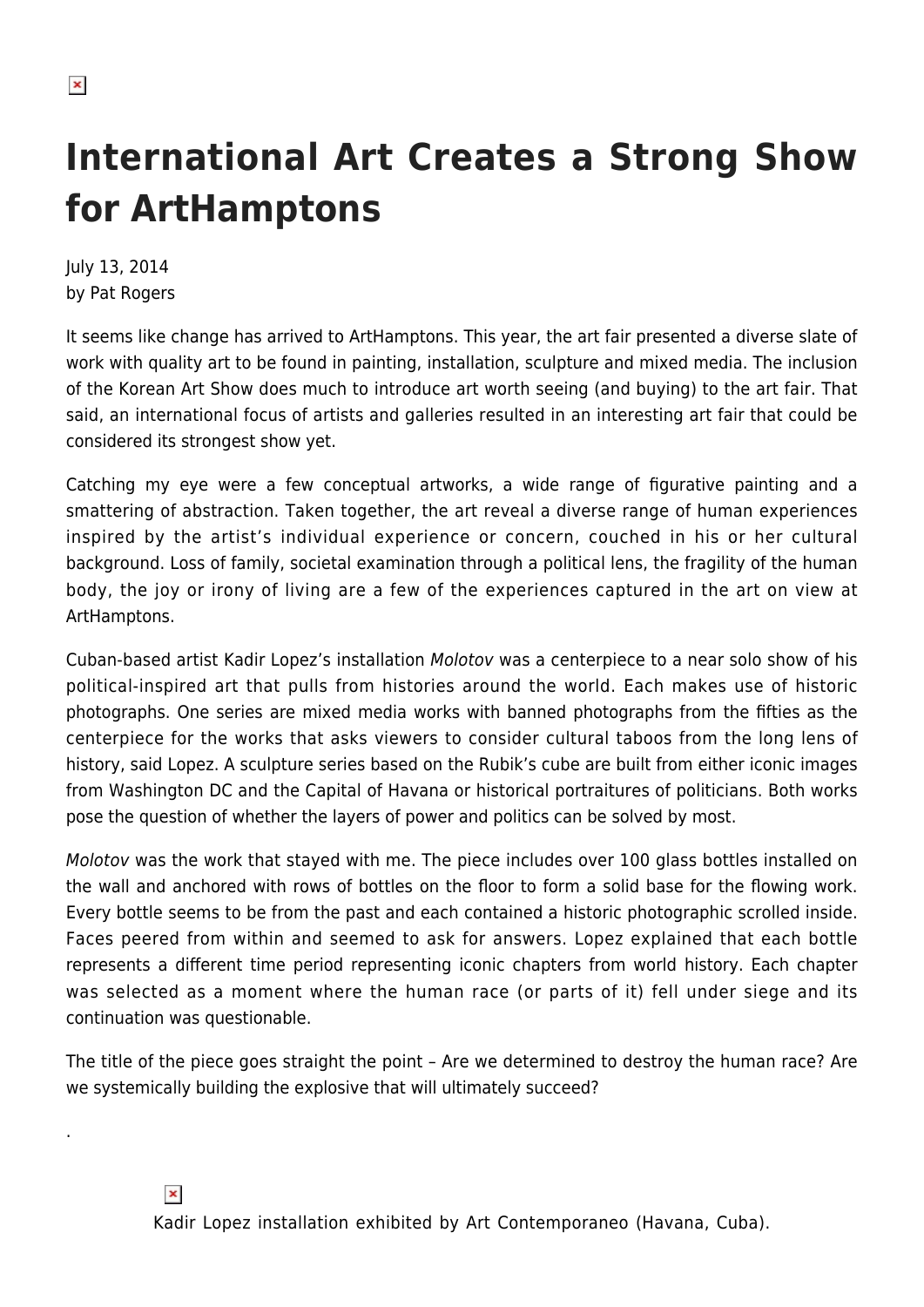Photo by Pat Rogers.

.

.

.

.

.

 $\pmb{\times}$ Molotov by Kadir Lopez, detail.

Considering the impacts of another type of invasion is the series "Hypochondria" by Klari Reis of San Francisco. Reis explores the biological impact on individuals when medications are introduced to fight illness. Art in this series typically features colorful (and almost happy) abstract images tucked into Plexiglas Petri dishes that are then used to create an installation. A single installation was exhibited by The Cynthia Corbett Gallery (London, England). Breaking from her typical color drenched works, Hypochondria N0ir is primarily black and white.

Reis was inspired to direct her art in a scientific direction after being diagnosed with Crohn's Disease, the gallery explained. She works with biotech agencies to gather the inspiration for her abstract compositions – biological reactions viewed from an electronic microscope, according to [Wired Magazine.](http://www.thecynthiacorbettgallery.com/Admin/uploads/Klari-Reis_WIRED-aUG-2010.pdf) Drawing on memory alone, Reis layers pigmented epoxy that is heated and cooled to recreate the visual of the human body's reaction to medication. The works are then tucked into Plexiglas Petri dishes.

Hypochondria N0ir is a compelling piece that encourages lingering. After all, there's a mini-world contained within each circle and preserved beneath glass. It's a natural to visually ponder the details, take in the entire view and then go back for more. (If you miss Reis's work at ArtHamptons, the gallery and Reis's work returns to the Hamptons with Art Southampton later this month.

 $\pmb{\times}$ 

Hypochondria Noir, 150 by Klari Reis. Mixed media. Petri Dishes, Tee Nuts and Steel Rods, 60 inches diameter. Exhibited The Cynthia Corbett Gallery

## $\pmb{\times}$

Hypochondria Noir, 150 by Klari Reis. Detail. Mixed media. Exhibited The Cynthia Corbett Gallery

Paintings by SUH Yoonhee of South Korea are both beautiful and unexpected. Exhibited by Um Gallery at ArtHamptons, the booth is devoted to Suh Yoonhee's "Memory Gap" series. The works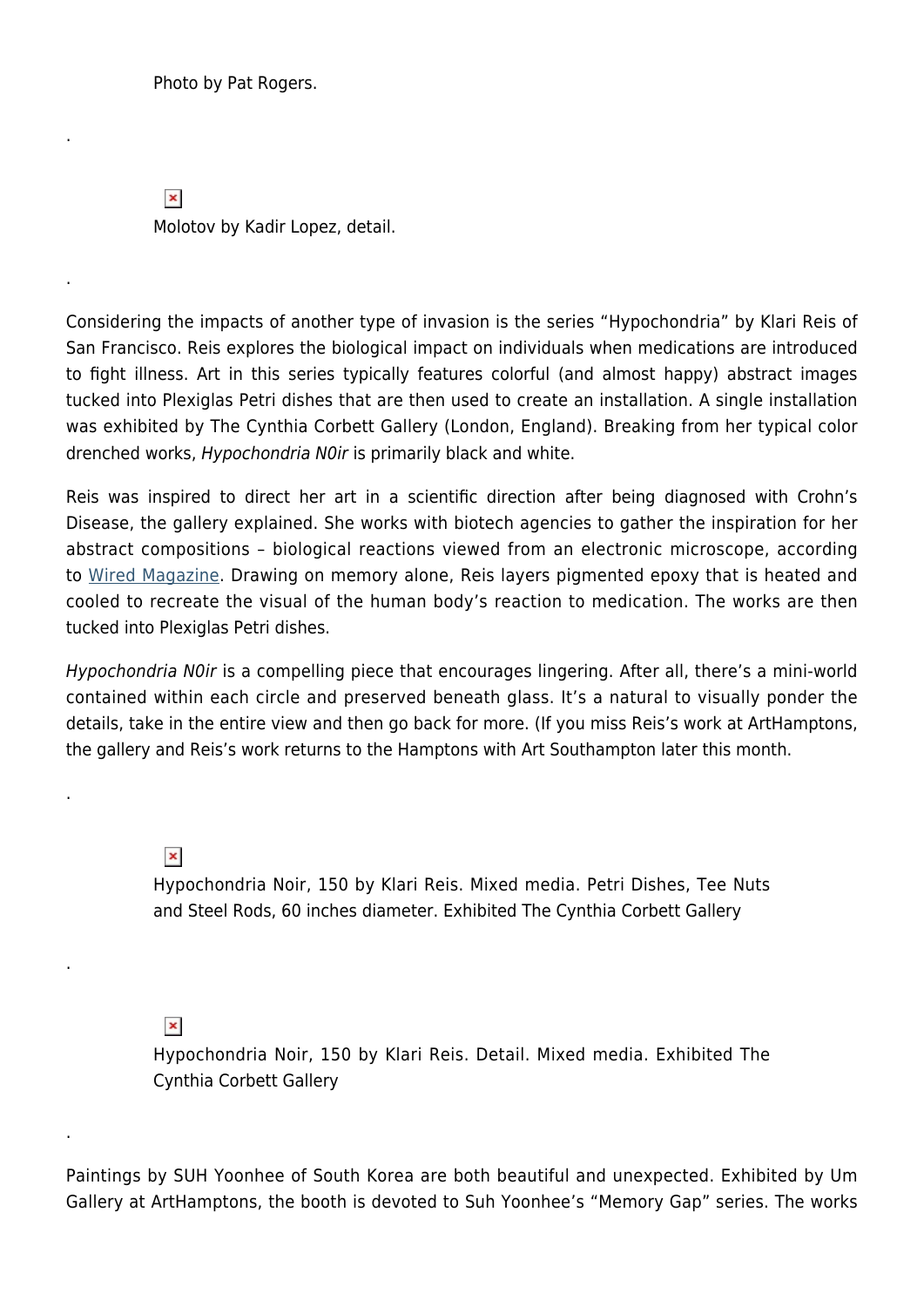are abstract fields of sweeping motion that can conjure cloud swept skies, storm-tossed or sun dappled waters, or lands that appear to be captured from above. These abstract fields are the most important part of the paintings, she explained through a translator. Created through a methodical process that is meditative, the works are layered with washes of paint from above and created in a style akin to traditional ink painting. Infused with the paint are painful experiences from her past, including being separated from her children. The process of painting is both a meditation and a healing where her emotions are directed into the art, she said through a translator.

Subtly tucked among the abstract and mysterious landscapes are tiny figures–almost so small to be missed. The figures represent family archetypes going about the ordinary business of living. Sons, daughters, fathers, uncles, cousins and mothers can be found fishing, walking or positioned in the composition, mostly in small groupings that invokes the idea of a village community. These figures are realistically rendered and form a compelling counterpoint to the abstract world in which they live.

Following ArtHamptons, SUH Yoonhee's Memory Gap series will be the subject of a solo show at bcs gallery of ARPNY (Artist Residency Program) in Long Island City from July 14 to 25, 2014, according to an exhibition catalogue.

 $\pmb{\times}$ 

.

.

.

"Memory Gap – Geum river 1" by Yoonhee Suh, 2004. Mixed media, 104 x 119 cm. Photo by Pat Rogers.

 $\pmb{\times}$ 

Detail from a painting from Suh Yoonhee's "Memory Gap" series. Exhibited by Um Gallery.

Portraying the aggressive side of human nature are portraitures by Ellen de Meijer (b. 1955, Amsterdam). Exhibited with UNIX New York, the paintings each feature slightly macabre people from contemporary society. The figures can don business suites or dresses but don't look for an expression. On view at ArtHamptons are paintings from de Meijer's "Digital Divide" series featuring "ceremony portraits" of human qualities that have become distorted from man's modern struggle to survive, according to an artist statement. Visually, this struggle is depicted through interpretive archetypes of sophisticated businesspeople. Like life, the obvious or eye catching can be a distraction for the heart of the matter.

While the figure's oversize faces that also disturb from the lack of human emotion is what makes people stop and stare, it's the details that keep them there. Stare back at the picture of a bizarre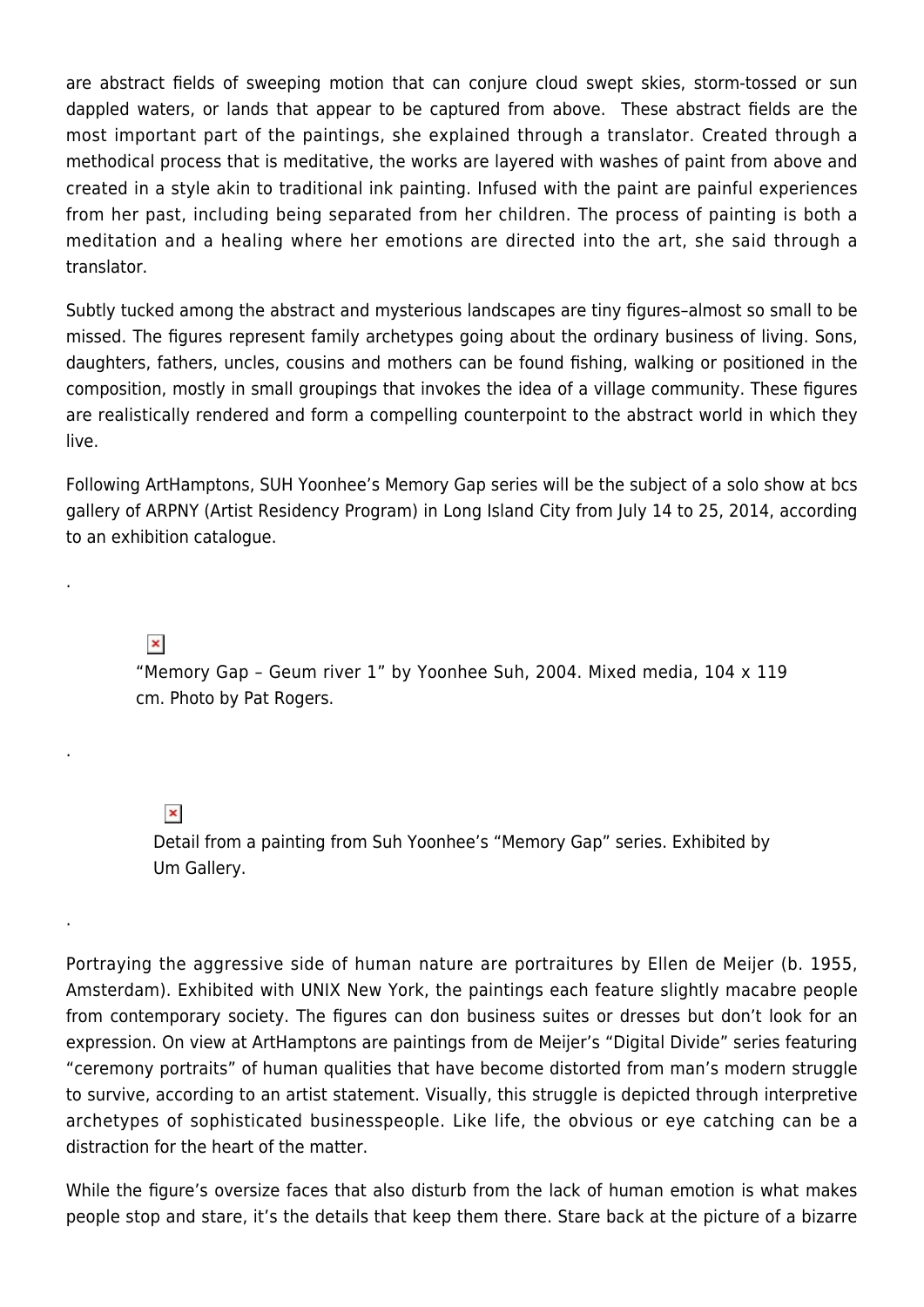girl going eye-to-eye with you…but look down to notice the strange dog at her feet and her iPod on. She's look at you but she's not listening. Consider the suited-up man who seems about to start giving you grief, with his pack of business posse to back him up, but notice that they may not really be with him.

de Meijer's intent is to reveal what might go unnoticed about her figures. Behind the bravado or conquering aggressor, there are underpinnings of smallness, emotional limitation and vulnerability, according the artist statement. Still, there's hope. The children depicted in "Digital Divide" may surmount and survive the onslaught of a relentless digital information world and the hunt for material wealth. The adults may be a different story. de Meijier is based in the Netherlands.

> $\pmb{\times}$ "Wall Street Bully" by Ellen de Meijer. 2013. Oil on canvas, 78 x 39 inches. Exhibited UNIX Gallery.

 $\pmb{\times}$ "Down The Wall" by Ellen de Mejier, 2011. Oil on canvas, 78 x 47 inches. Exhibited UNIX Gallery (New York, NY)

American Painter Craig Alan (b. 1971, San Bernardino, CA) seems to be on a roll with a series of paintings portraying wedding dresses as a dramatic figure and the continuation of what could be consider fractured fairy tales.

 $\pmb{\times}$ 

.

.

.

.

.

"Anstral Coquette" by Craig Alan. Oil on canvas, 48 x 60 inches. Exhibited Lawrence Cantor Fine Art (Venice, CA)

 $\pmb{\times}$ "Fracture" by Craig Alan. Oil and mixed media, 48 x 60 inches Exhibited Lawrence Cantor Fine Art (Venice, CA)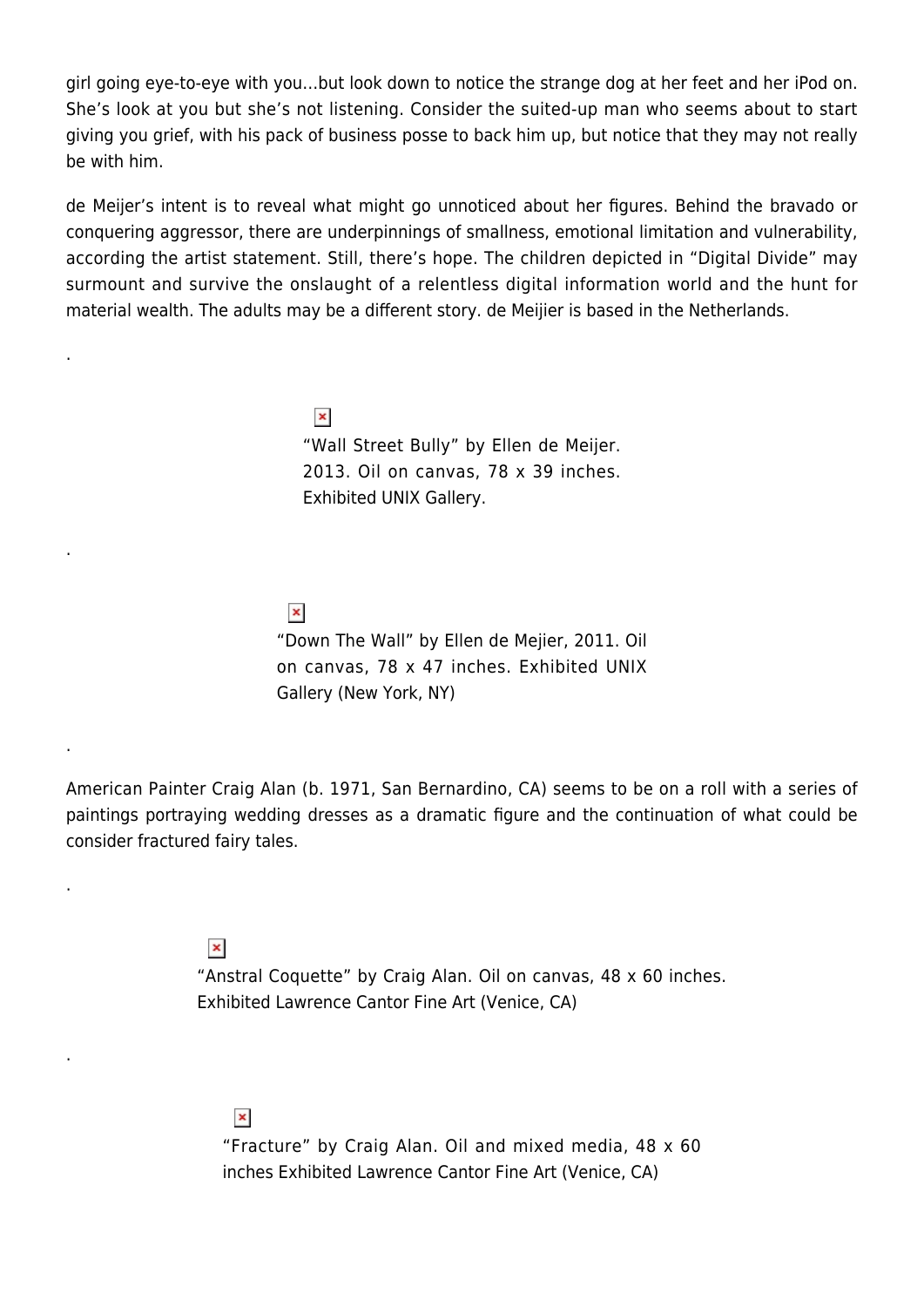"Fall Out Again" by Craig Alan. Oil on canvas, 48 x 60 inches. Exhibited Lawrence Cantor Fine Art (Venice, CA)

Also worth noting was a figurative painting by Katie O'Hagan (b. Scotland, currently living in Hudson, NY). Placing her daughter as central figure, the work is narrative. The surface is smooth–almost mysteriously so–with window views that are obscured through abstraction and add mystery and depth to an already intriguing work. Looking forward to seeing more from this painter. Exhibited at ArtHamptons by RJD Gallery of Sag Harbor, NY.

> $\pmb{\times}$ "Figment" by Katie O'Hagan. Oil on linen, 62 x 52 inches. Exhibited RJD Gallery (Sag Harbor, NY)

Moving to the lighter side, paintings by Nathalie Boissonnault (Toronto) present life's contrasts in lighthearted compositions. Playing with both visuals and text, wordplay and irony all have a part to play. Easy to like, the paintings are well-executed and the administering of paint–whether thick from a palette brush with expressionist marks or thinly applied so the figure is what's noticeable, Boissonnault is presenting a complete package. Boissonnault uses three different models to create her paintings. All have brown hair (like the artist, the gallery noted) and span childhood to the early thirties.

> $\pmb{\times}$ "Nos Destins au gre des marees" by Nathalie Boissonnault, painting, 48 x 30 inches. Exhibited Arteria Gallery (Bromont, Canada)

 $\pmb{\times}$ 

.

 $\pmb{\times}$ 

.

.

.

.

.

"Etions Differents" by Nathalie Boissonnault. Painting, 18 x 36 inches. Exhibited Arteria Gallery (Bromont, Canada)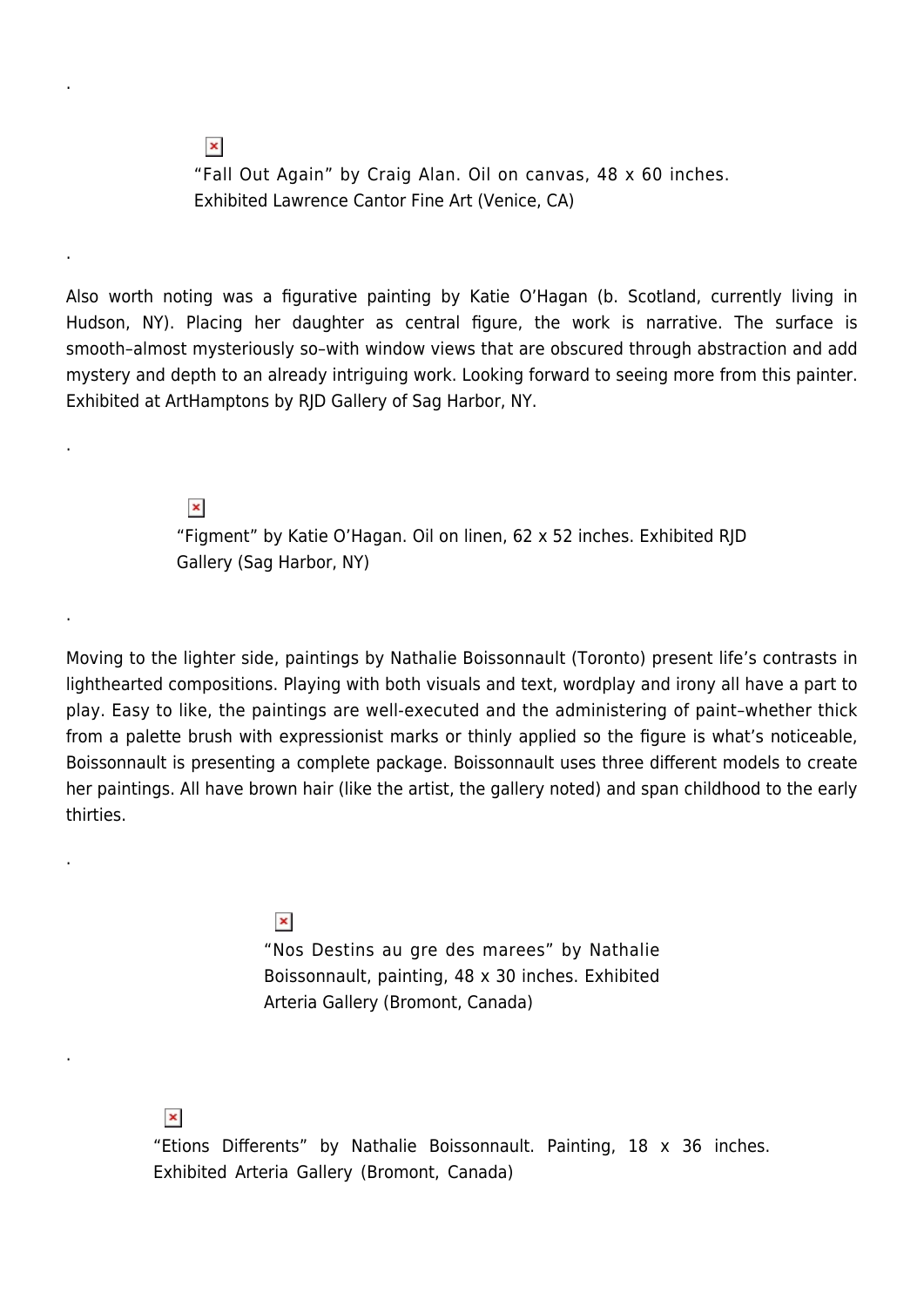$\pmb{\times}$ 

.

.

.

.

.

.

Two paintings by Nathalie Boissonnault. Exhibited by Arteria Gallery (Bromont, Canada)

A quiet yet powerful joy can be found in watercolor and ink paintings by Park Tea-Who. Exhibited by Nine Gallery, the works draw from traditional Korean ink painting to make works that are fully contemporary. The artist is concerned with the simplicity of line, space and the layering of color in making his work.

 $\pmb{\times}$ 

A quartet of paintings by Park, Tea-Who. Exhibited by Nine Gallery.

 $\pmb{\times}$ A detail from a painting by Park Tea-Who.

Works by Nina Jun may be some of the happiest art at ArtHamptons. They may also be the easiest works to miss. Installed near the tops of The Cynthia Corbett Gallery booth, they appear to be leftovers from a party now over. Brightly colored, they appear to be helium balloons that have lost their string. Instead, they are glazed ceramics.

Nina Jun explained her work aims to capture the uncapturable: fleeting moments. Centering on happiness, helium balloons purchased to celebrate happy occasions seemed the best way to symbolize modern happiness. Jun was born in Korea and now lives in the Los Angeles area.

"Art is about taking something, reflecting on it and then putting it into your work," she said. "This is what I am doing. Balloons lose their air and no longer float. With my art, they stay this way forever and remind of happy moments. It's simple."

> $\pmb{\times}$ "Orbit TQDM" by Nina Jun, 2014. Glazed ceramic, 15 x 14 x 7.5 inches. Exhibited The Cynthia Corbett Gallery (London)